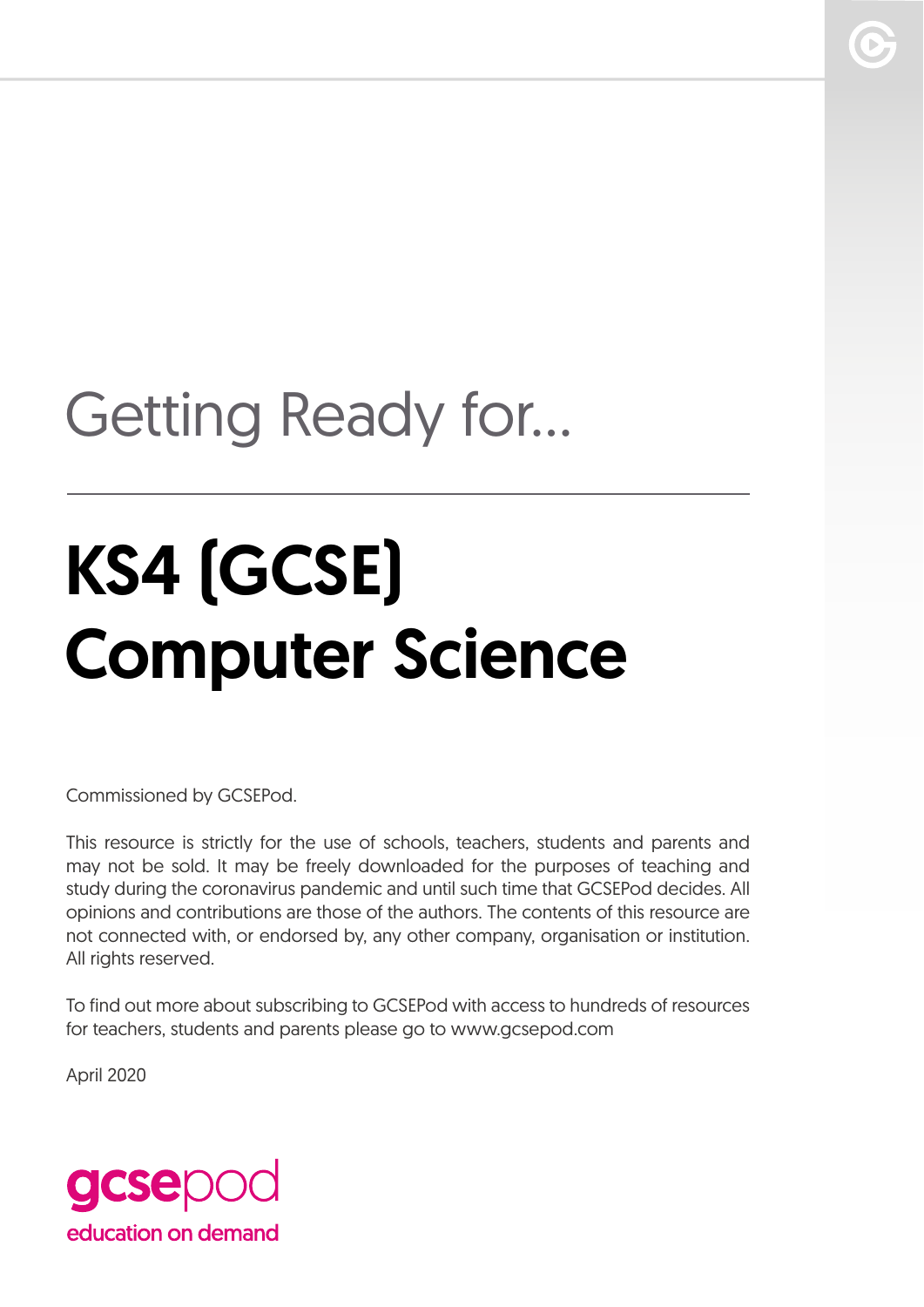### **Activities**

#### 1. Systems architecture

Embedded computing is an important field of Computer Science.

- Can you name ten everyday objects apart from PCs, laptops, smartphones, and tablets – that have embedded computers?
- Can you extend this knowledge to describe how each one allows a user to input data, what it might do with that input data, and how it outputs it back to the user?

|                                                           | ×           |                 |          |
|-----------------------------------------------------------|-------------|-----------------|----------|
| $\mathfrak{C}$<br>https://www.plantsandpots.com<br>Secure |             | <b>THE NEWS</b> |          |
| Plants & Pots                                             |             |                 |          |
|                                                           |             |                 |          |
|                                                           | <b>MENU</b> |                 | 14:12    |
|                                                           |             |                 |          |
|                                                           |             |                 |          |
|                                                           |             |                 |          |
|                                                           |             |                 |          |
|                                                           |             |                 |          |
|                                                           |             |                 | $C = 10$ |

#### 2. Programming fundamentals

Programming is at the heart of GCSE Computer Science, and you will learn several useful programming techniques. The most common language that secondary schools use on this course is Python.

- A great starting point is the Solo Learn website/ app:<https://www.sololearn.com/> (SoloLearn Inc)
- Sign up and take the Python 3 tutorial Module 1: Basic Concepts. It covers simple operations, data types, input/output, string operations and working with variables.
- Each concept is covered by describing the theory alongside some coded examples, then there are some small code tasks to complete.

#### 3. Memory and Storage

The GCSE Computer Science course requires that you understand how decimal numbers are converted into binary, and vice versa.

Can you convert the numbers 12, 24, 48 and 96 into binary form?

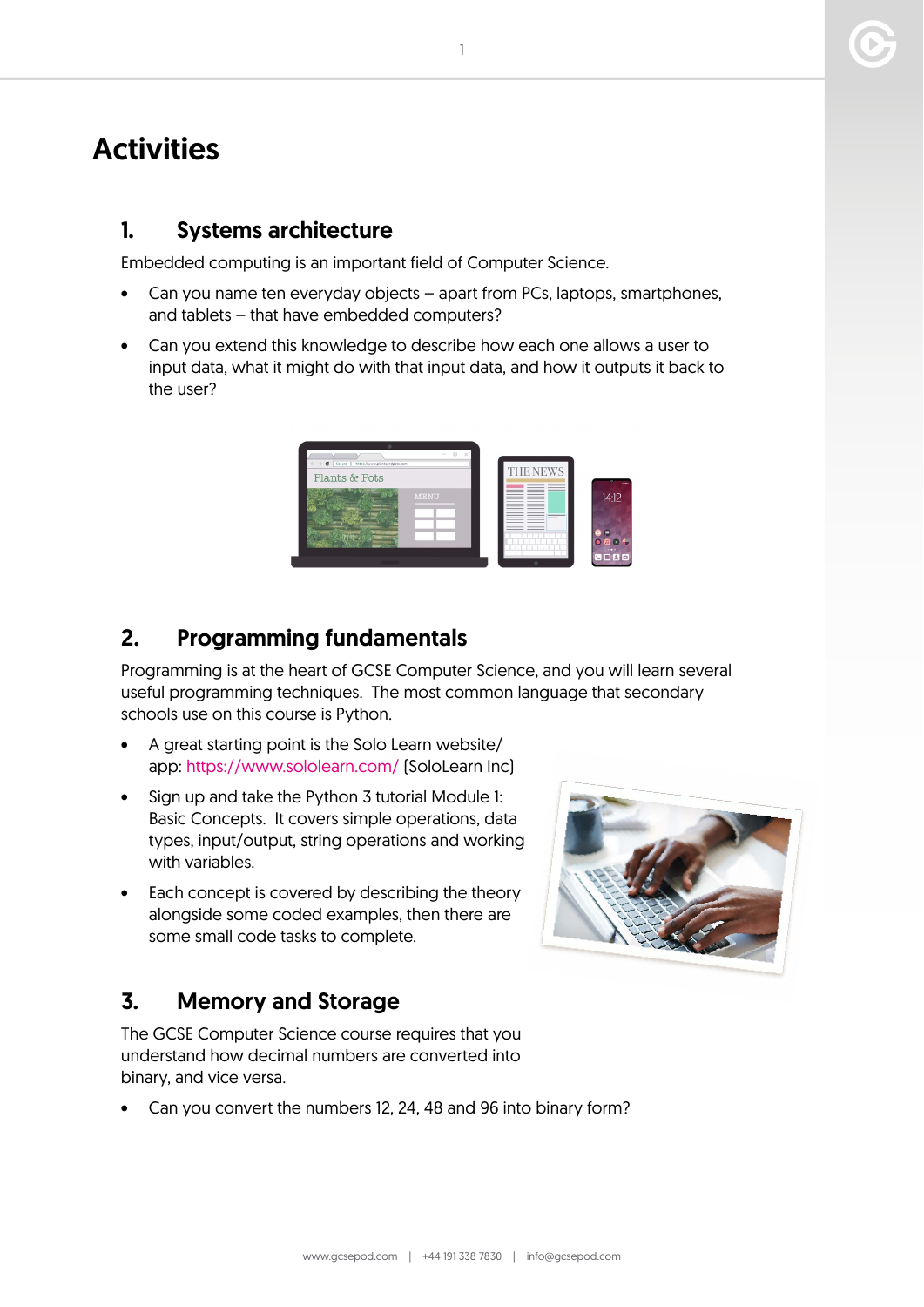#### 4. Programming fundamentals

You will be required to write a project in a programming language such as Python, as well as understand operating system utilities such as encryption, where data is scrambled and only a key can decrypt it.

This project combines both GCSE topics with a Python project on elementary encryption:

<https://projects.raspberrypi.org/en/projects/secret-messages> (Raspberry Pi Foundation)

• Work through this project and create a Caesar cipher in Python.

#### 5. Computer networks, connections and protocols

The typical home features an increasing number of digital devices which are connected to each other in a Local Area Network (LAN).

• Can you name ten networked devices in a typical home LAN?

These connect using wired or wireless media, sending data to, and receiving data from the Internet via a home router.

• Can you create a poster featuring each Internet-enabled device in your home? You should show how each device connects to the LAN, and how the LAN connects to the Internet.

#### 6. Algorithms

An important part of problem-solving is understanding how the problem can be broken down into smaller parts, so that each one can be more easily solved.

This is known as decomposition, a process where problems are broken into smaller pieces so that a computer can solve each one.

Consider an everyday kitchen task such as washing up. Developers of robots have found it incredibly challenging to program an android robot to wash up. There are numerous sub-tasks, such as handling different tools, picking up objects, recognising objects, and so on.

Perhaps the problem needs to be better decomposed?

• Can you decompose the process of washing up, and describe each smaller task?

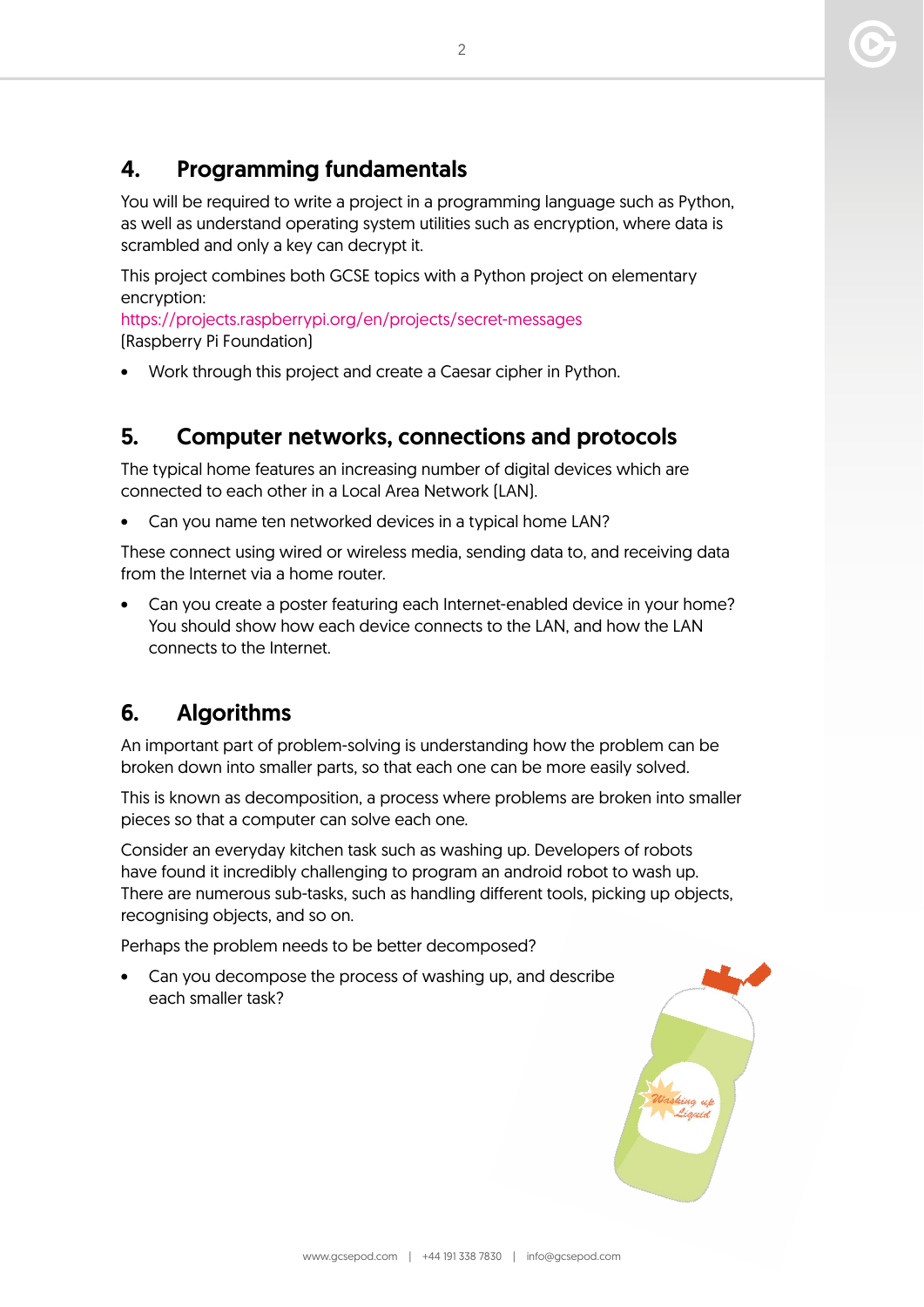#### 7. Network security

Modern networked computers are vulnerable to sophisticated cyber-attacks from hackers, who use trickery and software to intercept and steal data. The GCSE Computer Science course covers several methods of defending against such attacks.

An excellent first step is using secure passwords. For example, a password should be at least 8 characters, contain a series of uppercase and lowercase letters, as well as numbers and special characters.

One method is to have in mind a memorable sentence and use the first letter of each word, with a number and special character. For example, 'Computer Science is the greatest subject of them all' could produce a password of CSitgsota#12.

• Can you describe another good method of creating a memorable, safe password?



#### 8. Boolean logic

An enjoyable part of the Computer Science GCSE is understanding how computational logic is represented using logic diagrams and truth tables.

This involves understanding AND, OR and NOT gates. These all receive one or two inputs and produce one output. They can be combined to produce the complex circuitry inside all computers.

• Can you draw the symbols for AND, OR and NOT? Can you fill out the truth tables for AND, OR and NOT gates?

#### 9. Systems software

Systems software manages the hardware and software on a computer system and provides an interface between the user and the computer system.

One utility is known as encryption, which scrambles data and files so that they cannot be read even if the computer system is hacked. There are several encryption algorithms used by computers. One of these is the Caesar cipher.

• Can you describe how it encrypts data? Can you attempt to program it in Python?